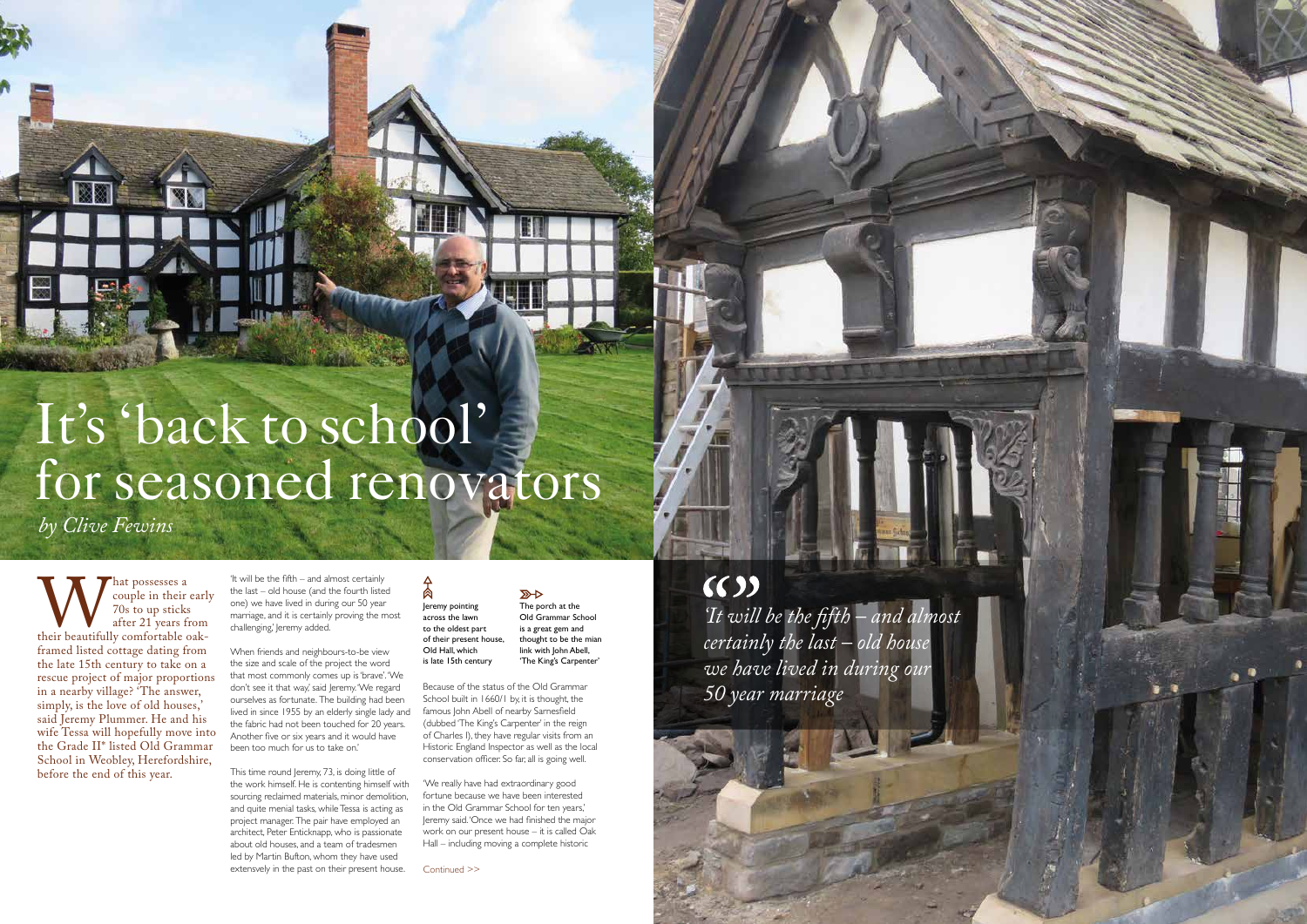**OLD GRAMMAR SCHOOL**



# ADVERTISING SPACE

Continued >>



Old Grammar School undergoing restoration

oak-framed barn which we dismantled and re-erected as an annexe to house Tessa's late mother, we began to realise that the 2½ acres of land and huge garden here would be too much for the two of us to maintain.'

Tessa continued: 'We first knocked on the door of the Old Grammar School eight years ago when the lady who lived there, whom we knew from the village history society, was 88.

'She died aged 94 in September 2014. We explained that we should be interested in living there should it come up for sale. It stands on a far smaller plot than our present house and we could see scope for building an oak-framed garage to the north. We have already completed this and use it as a store for building materials.' Jeremy, who has sourced reclaimed materials of all kinds over the years for the four previous houses they have worked on, is particularly proud of some

oak panelling he has stored in there. It came from a reclamation yard in Abergavenny and is to be used to line the sitting room walls.

### 肏 *Left:* The hallway at Oak Hall

After the previous owner died, the Plummers at first thought the Old Grammar School would be auctioned, with a separate building plot next to it, where the new garage stands. If this had been the case they would almost certainly have not been able to afford to buy the property. However, there were objections to this idea and they were eventually able to buy the Old Grammar School privately from the executors for £335,000.

The first major task was repairing and recovering the roof with hand-made clay tiles. After this was complete Jeremy and Tessa commissioned carpenter Stephen Ingram to make a new cupola, together with a bell they are able to ring. It exactly replicates the original, shown in a drawing they have of the school when it was built.

'Many of the old houses in Weobley, which is regarded as one of the great gems of Herefordshire, are well documented,' explained building historian Duncan James, who has written a detailed report on old buildings in the village and carried out some dendrochronology on some of the old timber framed buildings.

'The Old Grammar School is particularly interesting because of the elaborate carving

This graffiti shows the names of some of the 17th century pupils carved in timbers in the downstairs schoolroom

4⊗





 $\triangle$ 

*Right:* Upstairs at the Old Grammar School showing the room with brick fireplace that served as the schoolmaster's bedroom/study. It is to be Jeremy and Tessa's bedroom